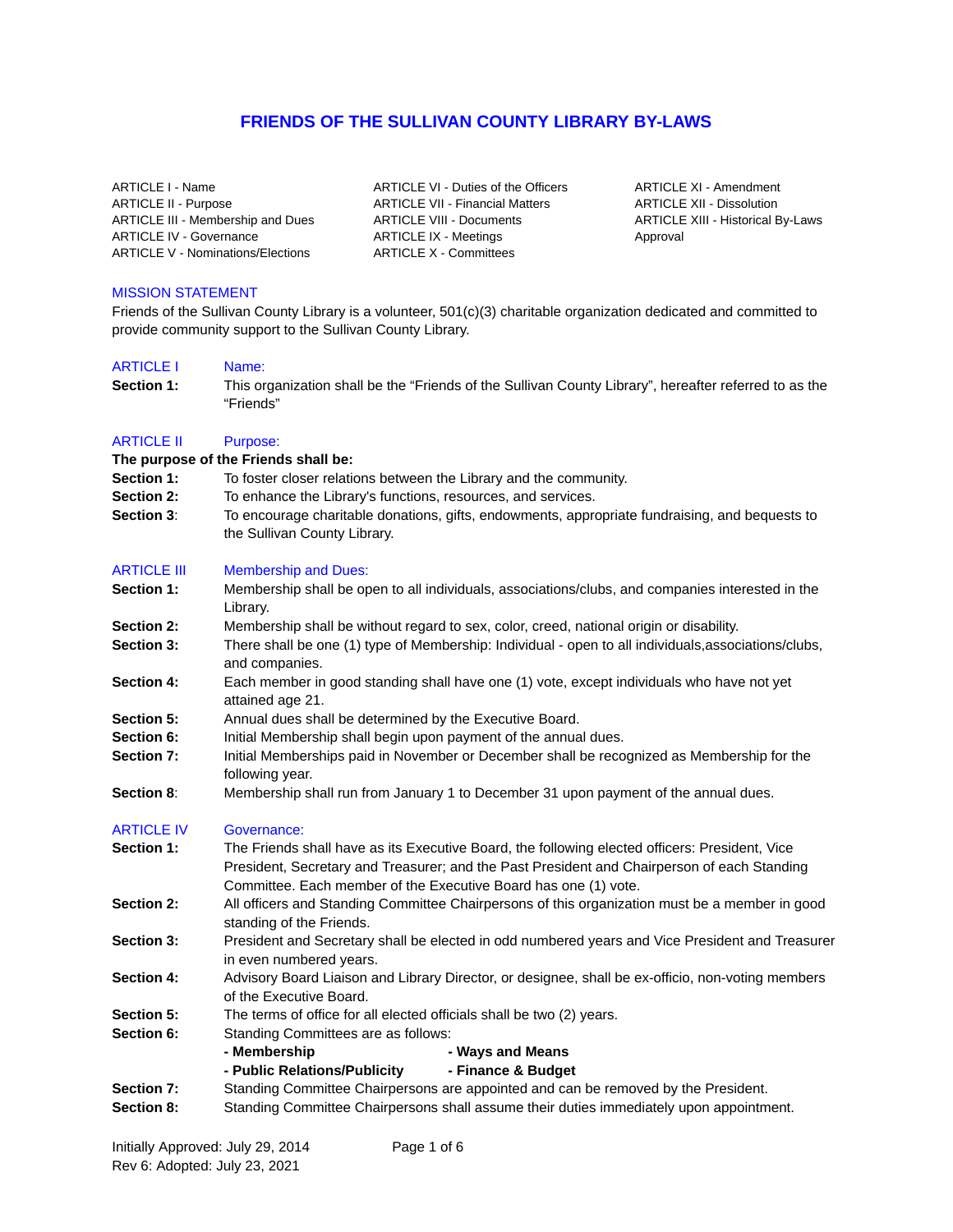## ARTICLE V Nominations/Elections:

- **Section 1:** Officers shall be nominated by an ad hoc Nominating Committee consisting of either three (3) or five (5) persons. The chair of the Nominating Committee shall be from the Friends. The balance of the committee shall be made up of persons selected from the Executive Board and the Friends' membership-at-large. The three (3) person Committee shall consist of the chair and two (2) members chosen from the Friends' membership - at - large. The five (5) person Committee shall consist of the chair and one (1) additional person from the Friends' Executive Board and three (3) persons chosen from the Friends' membership-at-large.
- **Section 2:** Only those who have consented to serve as officers if elected shall be eligible for nomination either by the Board or from the floor.
- **Section 3:** The Nominating Committee shall present its report to the Executive Board no later than one (1) month prior to the Annual Membership Meeting. A final slate shall be posted at the Library at least two (2) weeks before the Annual Membership Meeting.
- **Section 4:** Additional nominations may be made from the floor at the Annual Membership Meeting.
- **Section 5:** A majority vote of those present and voting at the Annual Membership Meeting shall elect officers by voice vote. Officers shall be installed at the Annual Membership Meeting and shall immediately assume their duties at the conclusion of the Annual Membership Meeting.
- **Section 6:** The privilege of holding office, introducing motions, debating and voting shall be limited to members of the Friends in good standing.
- **Section 7:** Vacancies, except in the office of the President, shall be appointed by the Executive Board for the remainder of the term.
- **Section 8:** In the event of a vacancy in the office of the President, the Vice President shall assume the office until a new President can be elected at the next Annual Membership Meeting.

## ARTICLE VI Duties of the Officers:

- **Section 1:** The **President** shall preside at all meetings of the Friends and shall direct and administer the affairs of the organization as its executive head and supervise all phases of its work, subject to the approval of the Executive Board. The President, or her/his designee, shall be an ex-officio member of all Standing Committees or Ad Hoc Committees; except the ad hoc Nominating Committee. The President shall liaise with the Library Director and the Library's Advisory Board.
- **Section 2**: The **Vice President** shall assist the President in carrying out the latter's duties, preside at all meetings in the absence of the President, and perform such other duties as the President may direct. The Vice President shall also serve as chair for the Annual Membership Appeal campaign and solicitation of volunteers to support both Friends' and community programs.
- **Section 3:** The **Secretary** shall keep accurate Minutes of the meetings of the membership and the Executive Board and provide draft copies no later than 30 days after a meeting; maintain custody of all official records; receive a complete list of members from the Friends' Treasurer; send out notices of meetings; and have charge of correspondence generally.
- **Section 4:** The **Treasurer** shall receive monies of the Friends and keep an accurate record of receipts and expenditures, including the names and addresses associated therewith. Semi-monthly shall provide a copy of the membership list to the Secretary and the Membership Chair. The Treasurer shall present a financial statement at every meeting of the Friends, and at other times when requested by the Executive Board; and make a full report at the Annual Membership Meeting.

# ARTICLE VII Financial Matters:

**Section 1:** All contracts for the organization must be signed by the President and the Treasurer, after approval by a majority of the Executive Board.

**Section 2:** No personal liability shall in any event attach to any member of this organization, the Friends of the Sullivan County Library, in connection with any of its undertakings, but all liabilities shall be limited to its common funds and assets. Neither the Executive Board nor the officers shall have any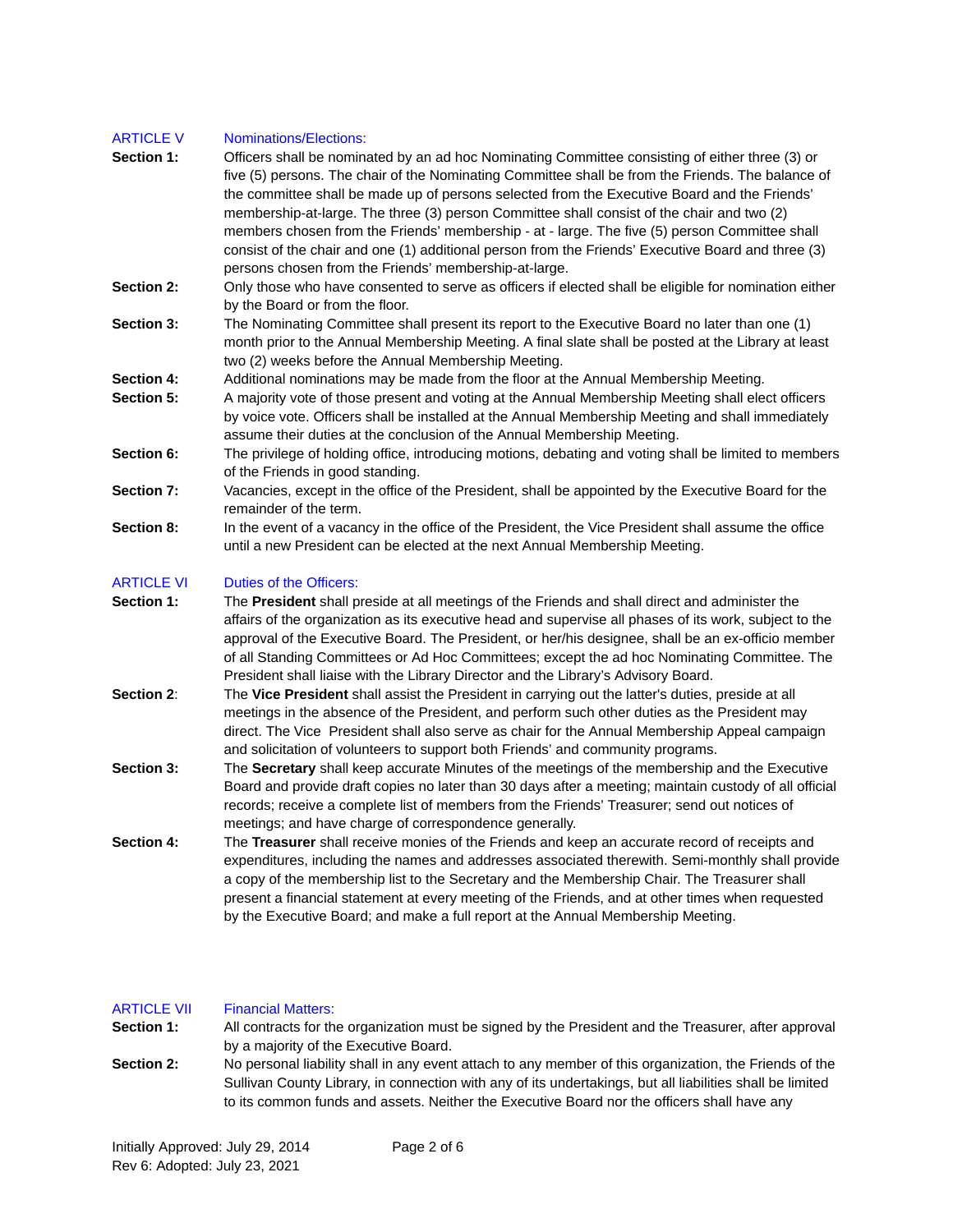authority to borrow money in the name, or on behalf of this organization. No member of the Executive Board, and no officer of this organization shall act as  $-$  or be deemed to be  $-$  an agent of the members of this organization, or have authority to incur any obligation in excess of the amounts allotted by the Executive Board for the specific purpose. No contract shall, in any event, be entered into, and no obligation shall be incurred beyond the amount on hand, or in the bank after deducting there from, or providing for, the total of all unpaid accounts and unpaid obligations and liabilities, or providing for the total of all unpaid accounts and unpaid obligations and liabilities.

**Section 3:** Any anticipated expenditure (budgeted or unbudgeted) exceeding \$500 must receive prior approval by 2/3 of the Executive Board present and voting. If spending approval is required prior to the next Executive Board Meeting, electronic approval can be obtained. For the request to be approved, a quorum of the Executive Board must respond and 2/3 of those responding must vote for the request. The request will also be noted at the next scheduled Executive Board Meeting. **Section 4:** The Treasurer's accounts shall be examined annually by an ad hoc auditing committee.

# ARTICLE VIII Documents:

- **Section 1:** Establish a "cloud based" storage facility to maintain an historical record of Friends' activities.
- **Section 2:** All Executive Board members shall have access to any read-only PDF documents stored virtually.
- **Section 3:** The chair of the Finance & Budget committee shall serve as administrator of the file. Access to the file shall only be granted to current members of the Executive Board. Access shall be rescinded upon their resignation from the Board.
- **Section 4:** Meeting minutes, including selected financial data consistent with the following format, will be posted on the Library's website.

| Financial Data as of April 13, 2021 |                   |                     |               |  |
|-------------------------------------|-------------------|---------------------|---------------|--|
|                                     |                   | <b>Year to Date</b> |               |  |
|                                     | <b>Two Months</b> | Actual              | <b>Budget</b> |  |
| <b>Income</b>                       | 4.628.22          | 15,617.27           | 8,737.66      |  |
| <b>Expense</b>                      | 9,555.89          | 1,365.89            | 2,222.50      |  |
| <b>Net Income</b>                   | 3,672.99          | 14,617.27           | 6,515.16      |  |
| Cash/CD                             | 32.874.18         | 32.874.18           |               |  |

**Section 5:** The Secretary shall upload the Meeting Minutes as a PDF upon their approval by the Executive Board. **Section 6:** All Reports provided to and approved by the Executive Board shall be uploaded as a PDF by the person issuing such reports.

Section 7: Other documents shall be uploaded as a PDF to the account upon approval by the Executive Board.

## ARTICLE IX Meetings:

- **Section 1:** Meeting dates shall be posted at the Library at least one (1) week prior to the meeting date. Additionally, meeting notices shall appear in two (2) issues of the Sullivan Review immediately prior to the meeting date. When a regularly scheduled meeting needs to be rescheduled for any reason, that meeting can be held without notice to the public.
- **Section 2:** At the meetings, an order of business shall be presented to the members in accordance with Robert's Rules of Order Newly Revised.
- **Section 3:** Meetings will typically be in-person, but virtual meetings can be held under certain conditions with the prior agreement of the Executive Board.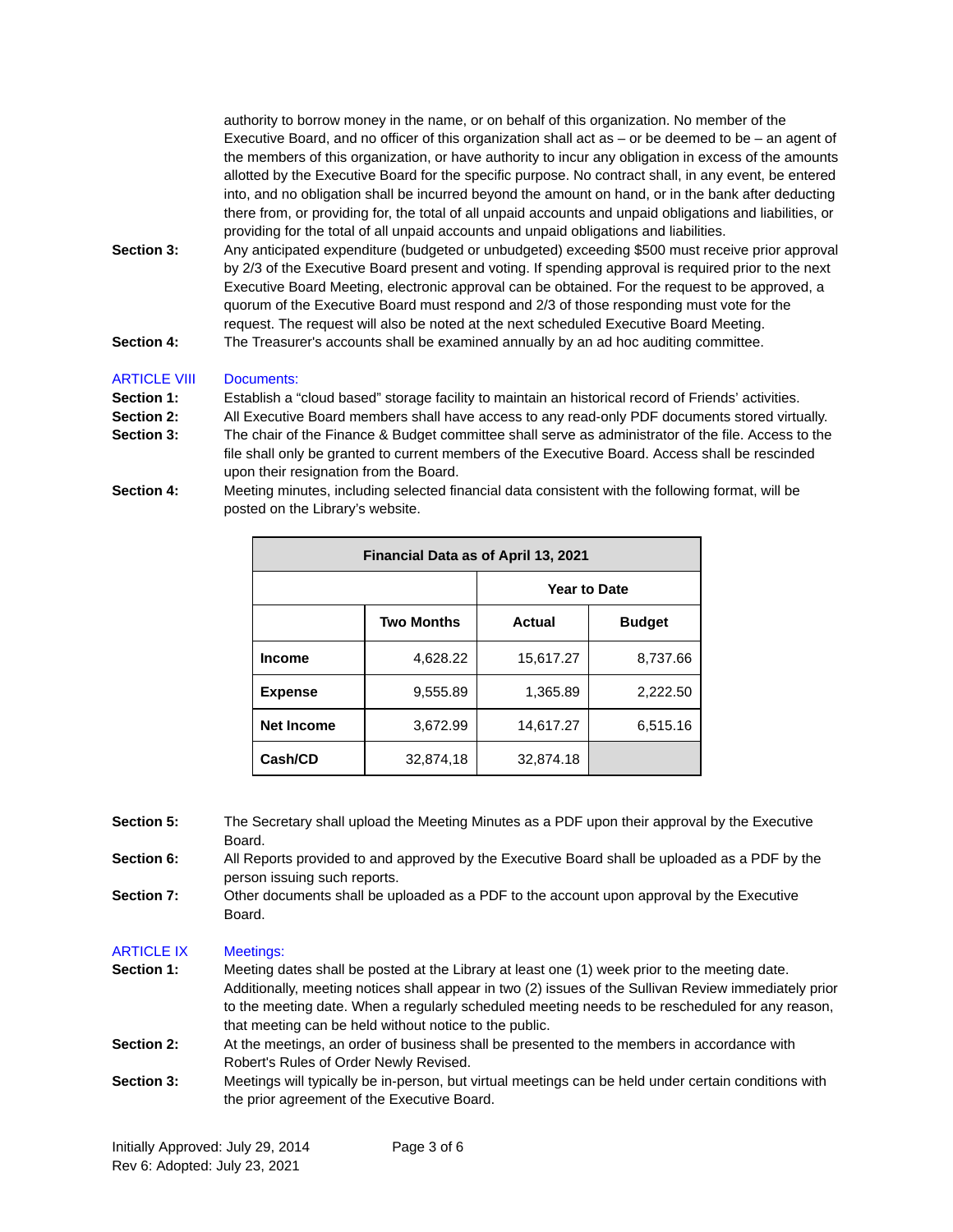### **General Membership:**

- **Section 4:** This organization shall have one (1) full membership meeting each year, called the Annual Membership Meeting.
- **Section 5:** Other full membership meetings may be scheduled as needed to address matters other than those conducted at the Annual Membership Meeting.
- **Section 6:** Ten (10) members in good standing shall constitute a quorum and the vote of the majority shall be necessary to approve any action taken unless otherwise noted in these by-laws.

### **Executive Board:**

- **Section 7:** The Executive Board meetings will be held at least quarterly.
- **Section 8:** Four (4) voting members of the Executive Board shall constitute a quorum. The vote of the majority shall be necessary to approve any action taken unless otherwise noted in these by-laws.
- **Section 9:** Special meetings of the Executive Board may be held at the discretion of the President or called by three (3) members of the Board. Prior notification to the general public as stated in Article IX, Section 1 (above) is not required.

### ARTICLE X Committees:

- **Section 1:** The Executive Board shall establish standing committees to promote the objectives and purposes of the Friends.
- **Section 2:** The Executive Board and the membership, at a regular meeting, may call for ad hoc committees to take on specific tasks for the benefit of the Library.

### **Section 3: Standing Committees:**

**Membership** – The Membership Committee shall be responsible for recruiting new members, sending annual renewal notices to current members and maintaining a current membership list including addresses, telephone numbers and e-mail addresses in cooperation with the Friends' Treasurer. This committee is headed by the Vice President.

**Public Relations/Publicity** - The Public Relations/Publicity Committee shall be responsible for press releases and contacts with other media as needed and be available for speaking engagements to promote library needs in the community in cooperation with the Sullivan County Library. The committee shall also be responsible for producing the Friends' Quarterly Newsletter and acknowledging memorials and honorariums received by the Friends.

**Ways and Means** – The Ways and Means Committee shall be responsible for developing and overseeing fund raising projects and programs.

**Finance & Budget** – Committee shall develop and implement the criteria and procedures for the administration of funds. The committee will provide support to the Executive Board of the Friends and the appointed auditors on ongoing oversight and governance to ensure funding objectives are achieved. The committee shall develop an Annual Budget for the Friends that is presented for review and approval by 2/3 of the Executive Board present and voting at the December meeting of the Executive Board.

### **Ad Hoc Committees:**

Such committees shall be appointed by the President as a specific need is identified. The committee shall dissolve once their purpose has been met. Some examples of such committees are as follows:

**Nominating** - The Nominating Committee consisting of either three (3) or five (5) persons shall be appointed at a Friends' Executive Board Meeting several months before the proposed Annual Membership Meeting. See Article V, Section 1 for how this committee shall be constituted. The Nominating Committee shall present a slate of officers at the Annual Membership Meeting. The General Membership may make additional nominations from the floor, providing the candidate is qualified and consenting.

**By-Laws** – The By-Laws Committee chair and two additional members of the Executive Board shall be appointed by the President. The committee shall annually review the By-Laws and present their proposed changes to the Executive Board for review and approval at the Executive Board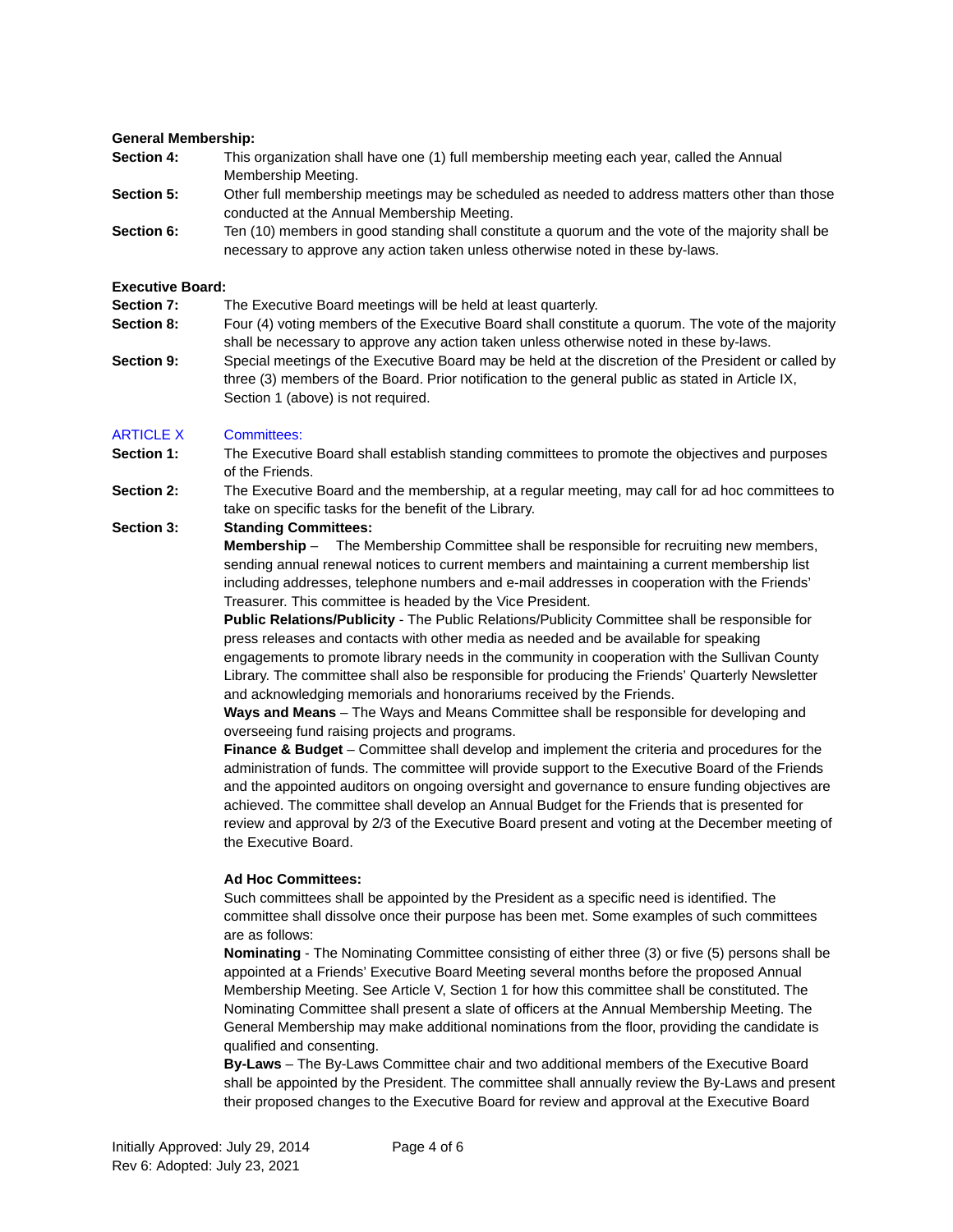meeting prior to the Annual Membership Meeting. The committee shall present the Board approved By-Laws to members present at the Annual Membership Meeting. Upon approval, the committee shall distribute the By-Laws to the Board.

**Audit Committee** – Annually an Audit Committee shall be established to review the prior year receipts and disbursements. This committee of not less than three (3) members, of which only one (1) can be from the Executive Board. The committee is appointed by the Executive Board before the end of the present fiscal year and have the audit completed no more than sixty (60) days past closure of the fiscal year. The audit committee shall report on their findings at the next scheduled meeting of the Board.

**Other** – The Board shall establish ad hoc committees as needed.

# ARTICLE XI Amendments:

**Section 1**: Amendments to these by-laws may be made at the Annual Membership Meeting by a 2/3 vote of those present and voting. Proposed amendments shall be posted at the Library at least two (2) weeks prior to the meeting.

# ARTICLE XII Dissolution:

**Section 1:** Upon dissolution or abandonment, the assets of the organization remaining after payment of, provisions for all debts and liabilities of this organization shall be donated to the Sullivan County Library. If for any reason such a donation is not possible, the remaining assets shall be donated to a non-profit designated by the Friends of the Sullivan County Library.

# ARTICLE XIII Historical By-Laws Approval:

|                               | PRESENTED TO MEMBERSHIP:     | July 29, 2014        |
|-------------------------------|------------------------------|----------------------|
| <b>ADOPTED BY MEMBERSHIP:</b> |                              | <b>July 29, 2014</b> |
| <b>REVISION:</b>              | <b>ADOPTED BY MEMBERSHIP</b> |                      |
| #1                            | July 25, 2015                |                      |
| #2                            | <b>July 30, 2016</b>         |                      |
| #3                            | July 27, 2017                |                      |
| #4                            | Sept. 25, 2018               |                      |
| #5                            | July 16, 2019                |                      |
| #6                            | July 23, 2021                |                      |
|                               |                              |                      |

**The Friends shall be a charitable organization as defined by Section 501 (c) (3) of the Internal Revenue Code through Pennsylvania Citizens for Better Libraries and adopts the following language:** This corporation is organized and operated exclusively for charitable purposes within the meaning of section

501 (c) (3) of the Internal Revenue Code.

No part of the net earnings of the organization shall inure to the benefit of, or be distributable to its members, trustees, officers or other private persons. No substantial part of the activities of the organization shall be the carrying on of propaganda, or otherwise attempting to influence legislation, and the organization shall not participate in or intervene in (including the publishing or distribution of statements) any political campaign on behalf of any candidate for public office.Notwithstanding any other provision of these Articles, the corporation shall not carry on any activities not

permitted to be carried on (a) by a corporation exempt from Federal Income tax under section 501 (c) (3) of the Internal Revenue Code of 1986 (or the corresponding provisions of any future United States Internal Revenue Law) or (b) by a corporation contributions to which are deductible under section 170 (c) (2) of the Internal Revenue Code of 1986 (or the corresponding provision of any future United States Internal Revenue Law). Upon winding up and dissolution of this corporation, after paying or adequately providing for the debts and obligations of the corporation, the remaining assets shall be distributed to the Sullivan County Library or if such a donation is not possible the remaining assets shall be made to a non‐profit fund, foundation, or corporation which is organized and operated exclusively for charitable, educational, religious, and/or scientific purposes and